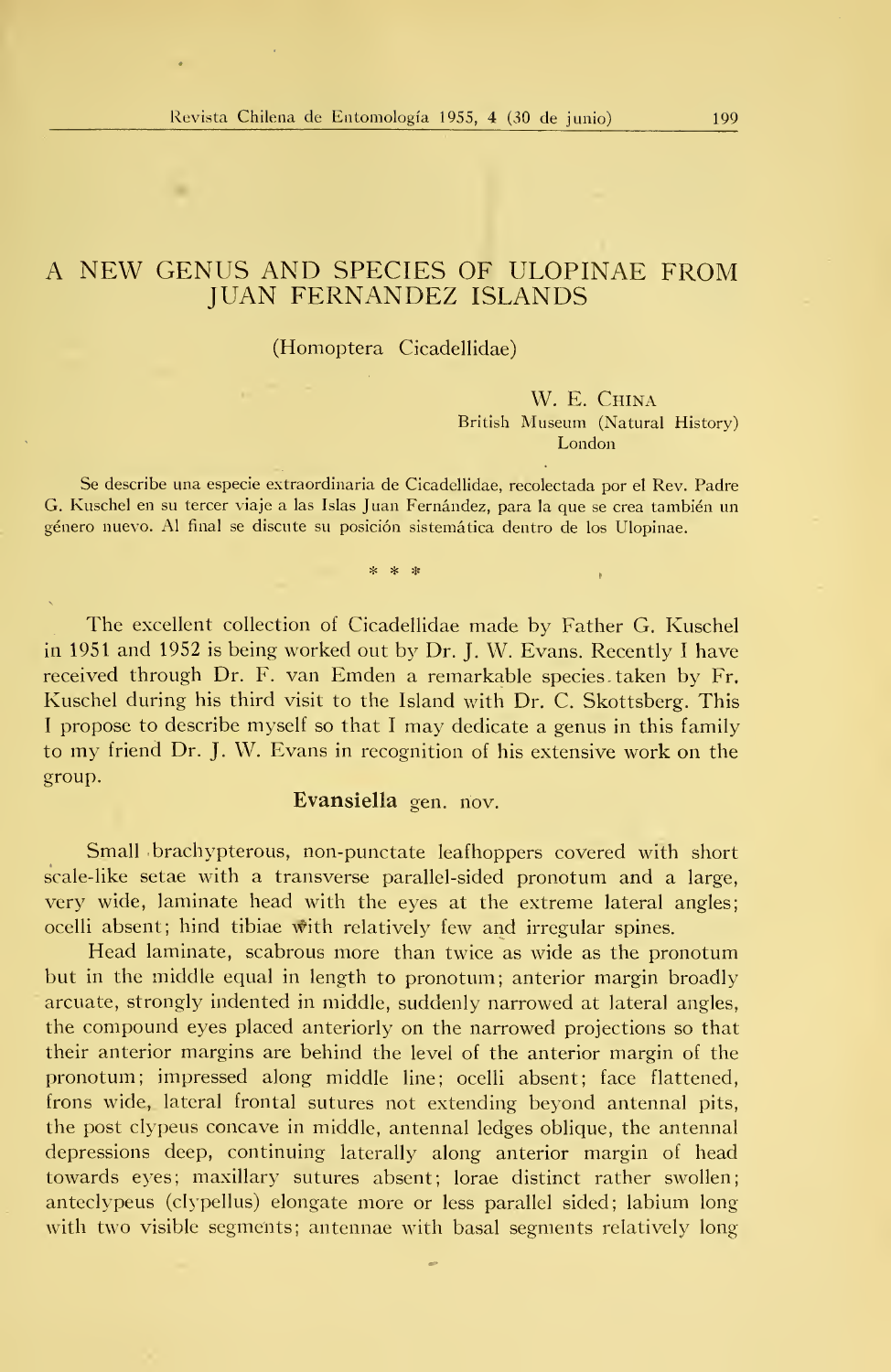and the flagellum distinctly segmented on basal thickening; frontal sutures apparently ventral, coronal suture dorsal.

Pronotum transverse, more or less parallel sided, rather wider anteriorly than posteriorly, the anterior margin broadly rounded, the posterior margin broadly concave, lateral margins rounded, not carínate: <sup>a</sup> broad median longitudinal carina present with some transverse wrinkling. Proepisterna concealed by lateral margins of genae. Scutellum transverse with a median keel, bulbously swollen, on apical half and with some transverse wrinkling. Tegmina, abbreviated not reaching the apex of the second abdominal segment, costal margins straight, apical margins lightly convex, venation obscure; wings absent.

Legs scabrous more or less four sided, three of the angles with a row of four or five large spines widely spaced and <sup>a</sup> number of small spines. the fourth angle with only one large spine towards the apex and numerous small spines; armature irregular, the pair of spines at apex of dorsal side of hind fémur rather short.

Abdomen with a distinct dorsal ridge extending to the posterior margin of the seventh segment, the apex of the ridge on each segment extending beyond the posterior margin to form an acute process.

Pygophor greatly reduced to form a small ninth segment invaginated into apex of eighth segment and a small anal segment provided with two posteriorly directed apically slightly reflexed, spine-like processes. Subgenital plates short, straight and contiguous along the middle line, without spines; the aedeagus, connective and parameres completely exposed.

Type species Evansiella kuschelí sp. nov.

## Evansiella kuscheli sp. nov. (figs. <sup>1</sup> & 2)

Colour  $\sigma$  sordid brown, setae white; head especially posterior margin and median depression of dorsal surface, paler, eyes dark reddish brown; arical halves and inner surface of coxae, trochanters and a broad annulation in middle of femora, pallid; the bases and ápices of the femora dark brown and a suffusión on the trochanters brown. Pronotal calli, scutellar swell ing and ápices of tegmina dark brown.

Structure.—Scabrous, that is surfaces covered with closely set minute papillae, also more or less regularly but not densely covered with short stout setae: legs also with more or less dense pubescence and 4 or <sup>5</sup> stout spines along the angular margins.

Head across eyes five times as wide as long in middle (120: 24) and more than twice as wide as pronotum  $(120: 54)$ ; along middle line with a distinct depression and with a distinct indentation in middle of anterior margin.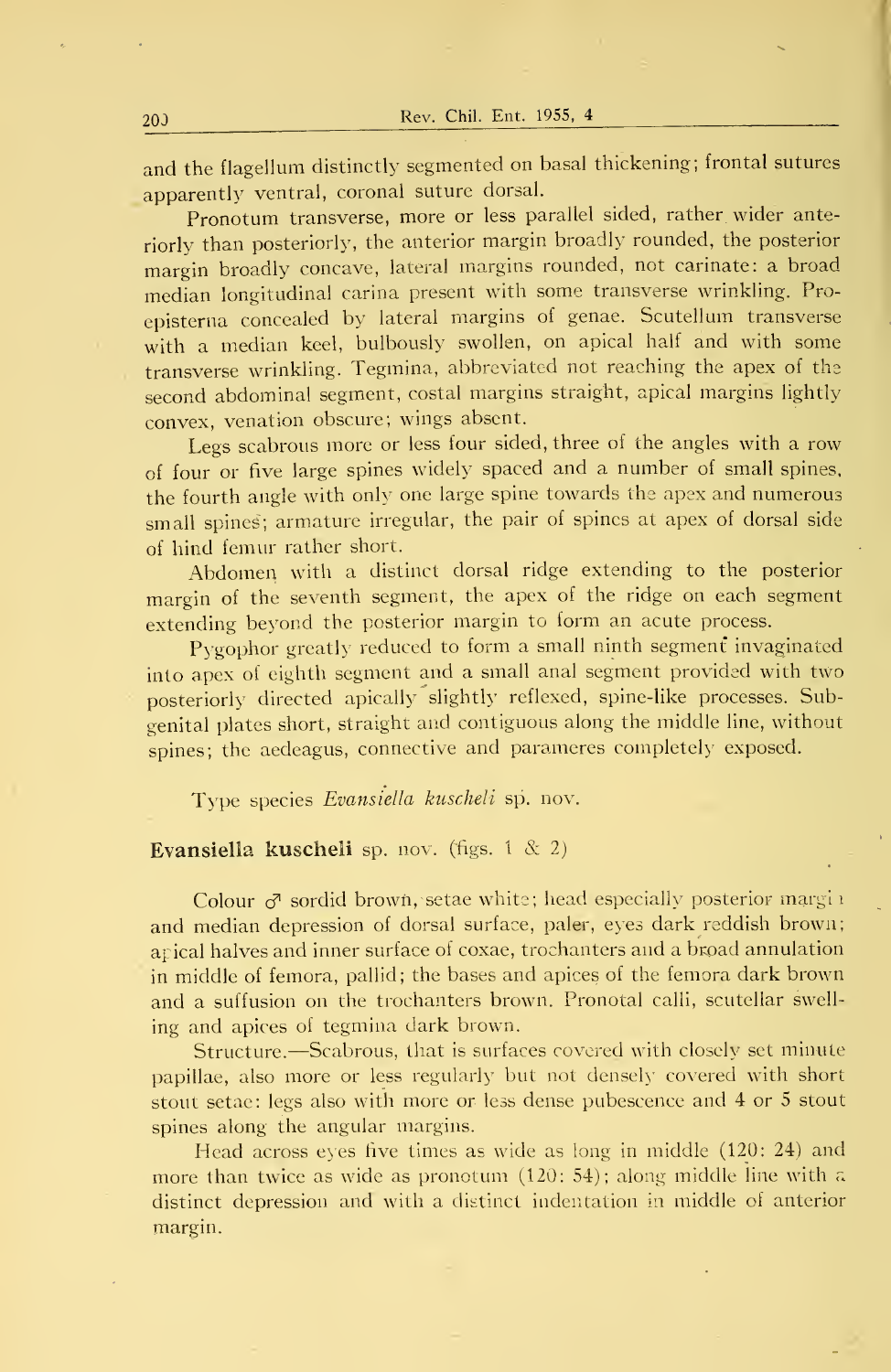Pronotum less than half as long in middle as wide (22: 54), with a broad, median longitudinal keel; circular depressed areas of calli, smooth and shining; posterior región of pronotum transversely rugóse; lateral margins rounded not carínate.

Scutellum transverse less than half as long in middle as wide at base (14: 34), medially broadly carínate, the carina forming a transversely rugose bulbous swelling on apical half.

Tegminal pads broad, widening to apical margin which is broadly convexly rounded; venation obscure. Wings absent. Legs relatively short and robust, the a tibiae a little longer than the femora, armature as above (fig. 1 a).

Tarsi two segmented.

Abdomen tapering to apex. ihe dorsal median keel formed of a series of ridges with the apical end of each ridge promiríent over tlie base oí the next; eighth seg-

ment (last visible) without this dorsal ridge. Ninth segment small invaginated within apex of eighth.

Subgenital plates short, parabolic inshape with the outer margins slightly reflexed without distinct spines and the inner- margins straight and contiguous. Pygophor reduced to an anal block with a pair of spine like processes (fig. 2 d); anal tube short: paramere with apical style inserted half way down the broad basal región with its broad concave posterior margin lying in front of the long root-like proximal región; apex of style widened and extended to an acute process on outer side; aedeagus long, more or less cylindrical, bent at right angles, the apex bifid in dorsal view and broadly truncate in ventral view; connective intermediate between the quadrate and cruciform types.

Total length 2,05 mm.

Width of head across eyes 1,70 mm.



1.—Evansiella kuscheli gen. et sp. nov. o<sup>1</sup>. Dorsal view with legs omitted. a. Hind tibia and tarsus.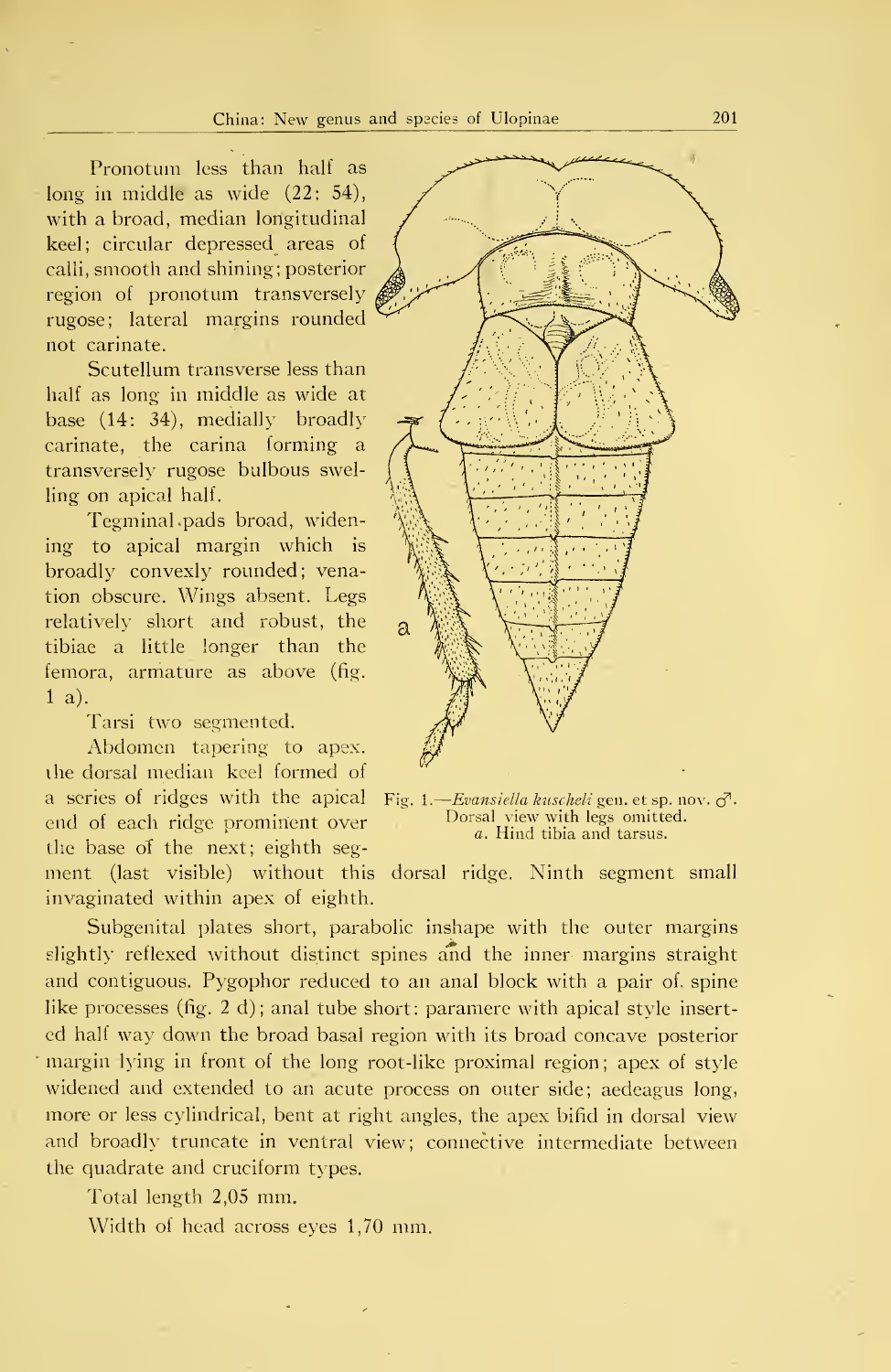MASATIERRA, Camote, 450 m, December 28, 1954  $1\sigma$ <sup>{</sup> (type) collected, in soil, by Father G. Kuschel. Holotype male in Investigaciones Entomológicas, Universidad de Chile.



Fig. 2.—*Evansiella kuscheli* gen. et sp. nov. <sub>O</sub><sup>1</sup>.<br>a. Underside of head; b. Dorso-lateral view of male genitalia;

c. Dorsal view of parameres with connective and subgenital plates;

d. Ninth and tenth segments with paired processes of the latter;

e. Terminal view of apex of aedeagus;

i. Dorsal view of same.

Relationship.—This extraordinary genus runs down in Oman's <sup>1949</sup> key to the Megophthalminae and is very remotely related to *Tiaja* Oman 1941. <sup>I</sup> think that it would be correctly placed in this group of terrestrial forms, with the long labium, very short parabolical sub-genital plates, ocelli often absent and the sparsely spined hind tibiae. The curious scabrous structure of the integument is found also in the European genus *Megoph*thalmus.

The two-segmented tarsi are abnormal for the group and indícate a certain degree of neoteiny in this species vvhen associated with the brachypterous condition.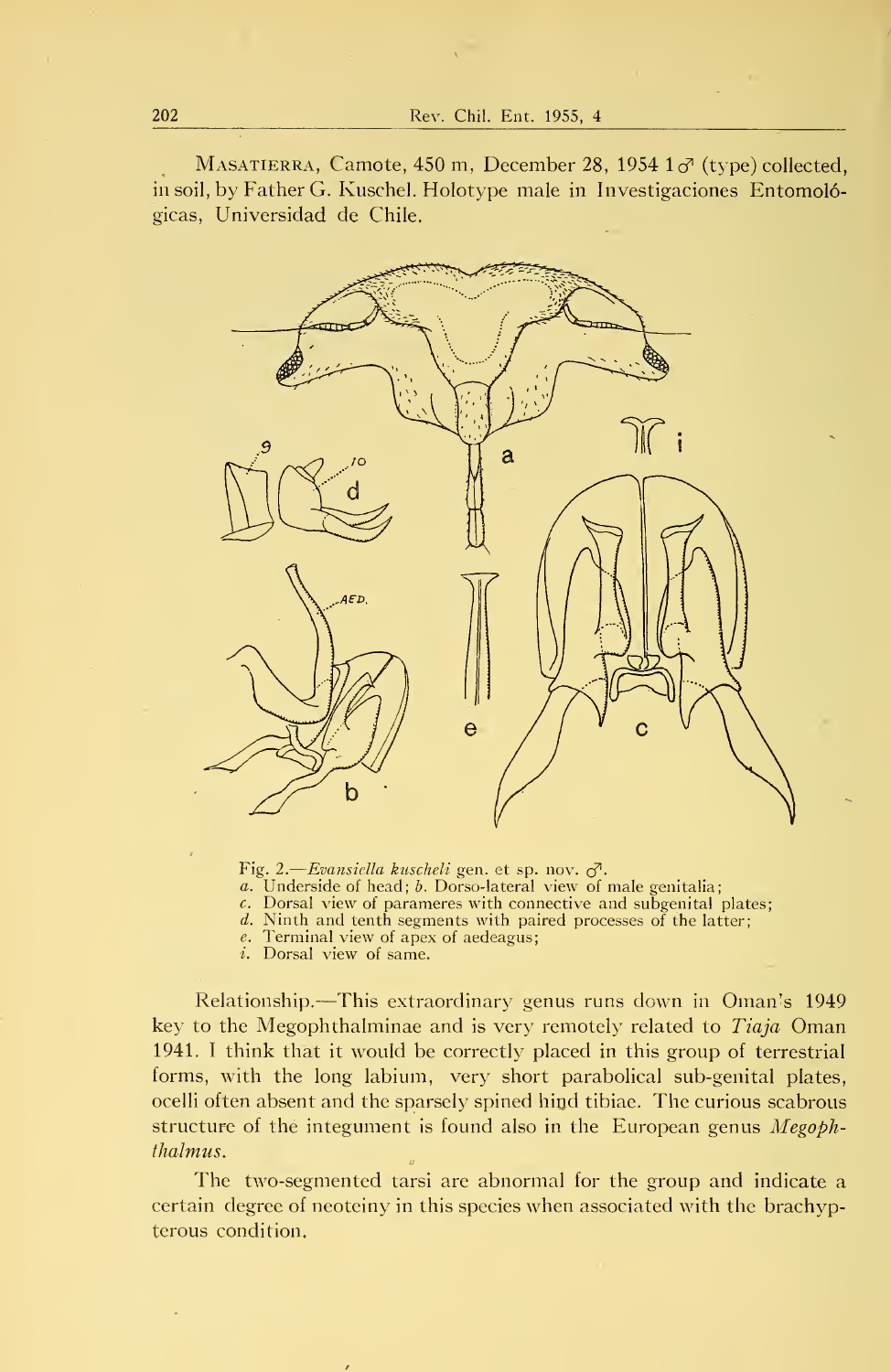ł,

Ŷ.

Evans regards the Megophthalminae Kirkaldy 1906 as a tribe of Ulopinae Dorhn 1859 which ñame has priority for subfamily rank.

## **REFERENCES**

Evans, J. W., 1947, A natural classification of leaf-hoppers 3, Trans. ent. Soc. Lond. 98: 122.

OMAN, P. W., 1949, The Nearctic Leafhoppers, Mem. ent. Soc. Washington 3: 34.